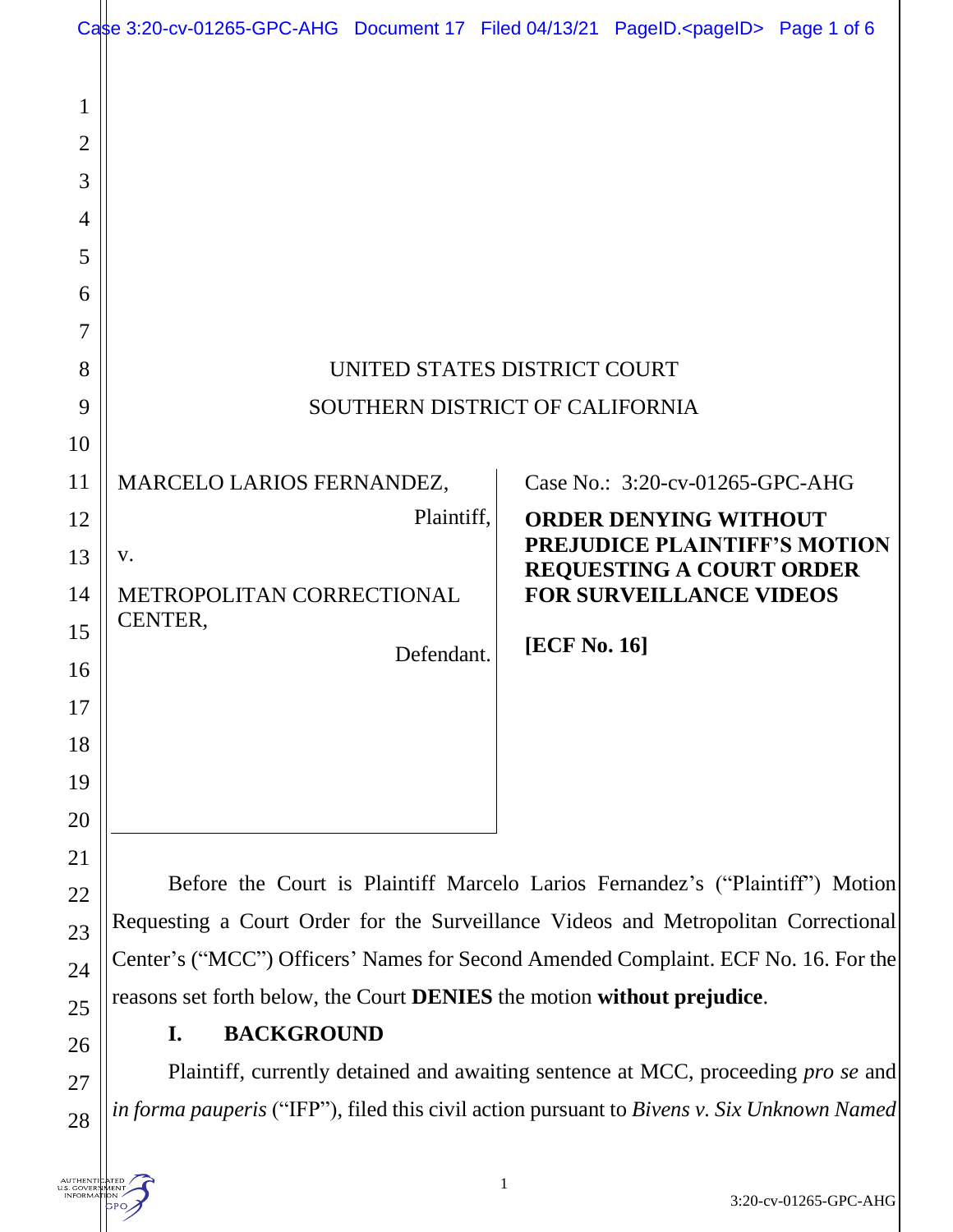1 2 3 4 5 6 7 8 9 10 11 12 13 14 15 16 17 18 19 20 *Agents of the Federal Bureau of Narcotics*, 403 U.S. 388 (1971). On September 14, 2020, the Court granted Plaintiff's Motion to Proceed IFP, but dismissed his Amended Complaint *sua sponte* for failing to state a claim pursuant to 28 U.S.C. § 1915(e)(2) and § 1915A(b). ECF No. 4. The Court granted Plaintiff leave to file a Second Amended Complaint that corrected his pleading deficiencies. *Id.* at 6–10. On November 17, 2020, the Court granted Plaintiff's request for more time to amend, and ordered him to file his Second Amended Complaint on or before December 18, 2020. ECF No. 7 at 3–4. On December 18, 2020, Plaintiff submitted a letter requesting an extension of time and asking for help identifying the defendants. ECF No. 9 at 1. On January 7, 2021, the Court granted Plaintiff's second motion for an extension of time to amend, but denied his request for assistance identifying the defendants he seeks to sue. ECF No. 10 at 4. Plaintiff was ordered to file his Second Amended Complaint no later than March 1, 2021. *Id*. at 5. On February 26, 2021, Plaintiff filed a motion requesting another extension of time. ECF No. 13. On March 9, 2021, the Court granted Plaintiff's third motion for an extension of time to amend, based on his representation that he "no longer bases his request on the need for pre-suit investigation or discovery, [and now] needs 60 additional days to obtain access to the computer for case law and does not have access to a law library at MCC." ECF No. 14 at 3 (internal quotations omitted). Plaintiff was ordered to file his Second Amended Complaint no later than May 10, 2021, and the Court explicitly advised that no further extensions of time would be granted. *Id*. at 5.

## **II. DISCUSSION**

21

22 23 24 25 26 27 28 Since no operative amended complaint is on file, Defendant has not answered; therefore, no Scheduling Order has been issued, which details the discovery deadlines in the case. *See* CivLR 16.1(e)(8) ("ENE conferences will not be set in Section 1983 cases"); *see also* FED.R.CIV. P. 26(a)(1)(B)(iv) (initial disclosures are exempt in "an action brought without an attorney by a person in the custody of the United States, a state, or a state subdivision"); FED. R. CIV. P.  $26(f)(1)$  (a proceeding that is exempt from initial disclosures is also exempt from a Rule 26(f) conference). In the instant motion, Plaintiff seeks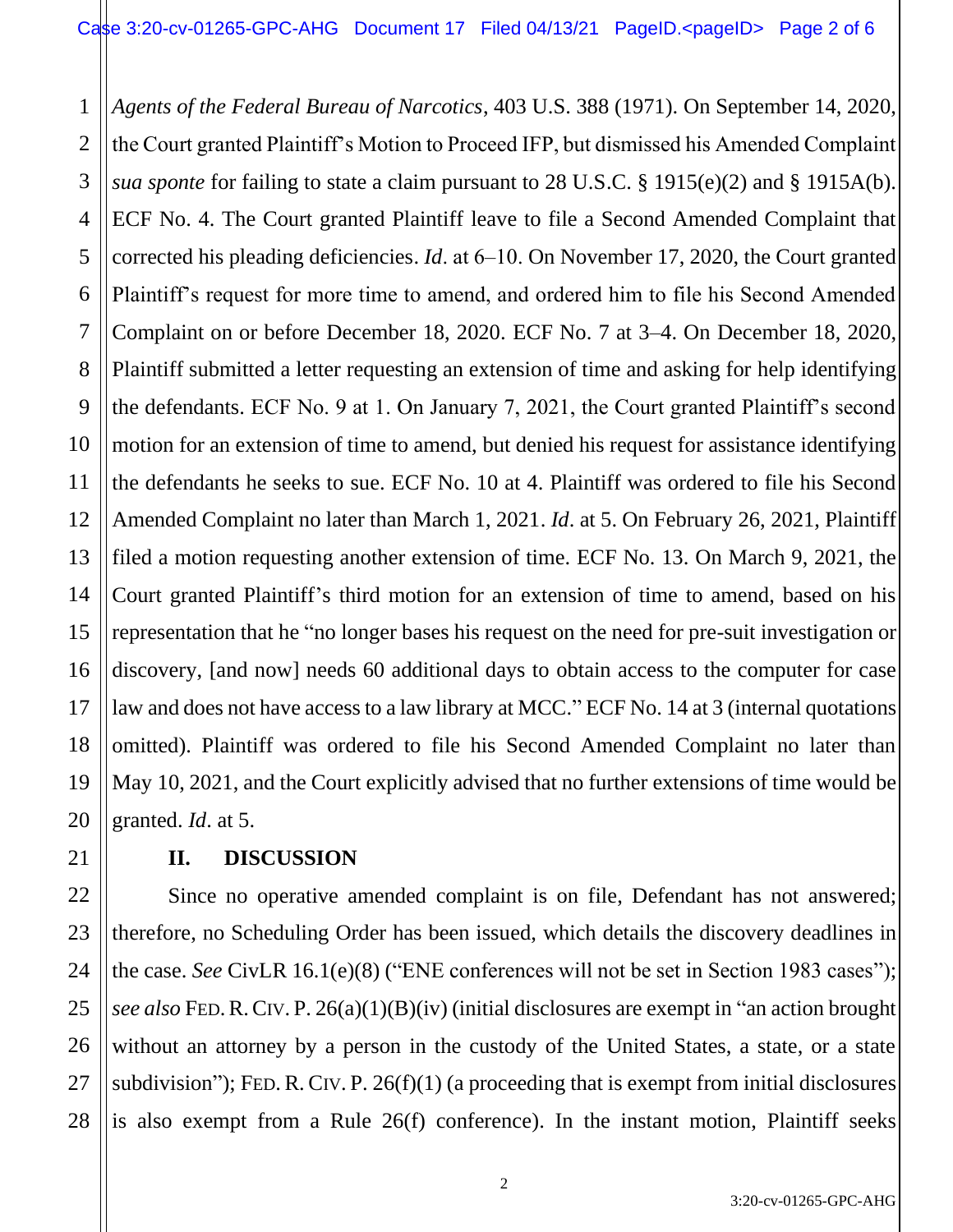1 2 3 4 expedited discovery. ECF No. 16. Plaintiff requests that the Court order Defendant to produce surveillance videos from October 15, 2019, so Plaintiff can review them,<sup>1</sup> find the officers' names from the footage, and use those names in his Second Amended Complaint. *Id*. at 2.

5 6 7 8 9 10 11 12 13 14 15 16 17 Generally, a party may not conduct discovery before being authorized by the Federal Rules of Civil Procedure, by court order, or by stipulation. *See* FED. R. CIV. P. 26(d)(1). When evaluating a request for expedited discovery, courts have applied the "good cause" standard. *Semitool, Inc. v. Tokyo Electron America, Inc.*, 208 F.R.D. 273, 276 (N.D. Cal. 2002). Courts have broad discretion in determining whether there is good cause. *See, e.g.*, *Johnson v. Mammoth Recreations, Inc*., 975 F.2d 604, 607 (9th Cir. 1992); *Liguori v. Hansen*, No. 2:11cv492-GMN-CWH, 2012 WL 760747, at \*12 (D. Nev. Mar. 6, 2012). "Good cause may be found where the need for expedited discovery, in consideration of the administration of justice, outweighs the prejudice to the responding party." *Semitool*, 208 F.R.D. at 276. The discovery sought, however, must be relevant, and there must be good cause to provide immediate access to the discovery sought rather than postponing its ultimate production during the course of the proceedings. *Id*. "The court must perform this evaluation in light of 'the entirety of the record ... and the reasonableness of the request in

18

19

20

21

22

23

24

25

26

27

<sup>&</sup>lt;sup>1</sup> To the extent that Plaintiff requests that the Court "obtain<sup>[]</sup> the surveillance videos, review them, and get the officer names from the footage," this request is denied. As the District Court has previously noted in this case:

The Court cannot, however, identify the Defendants for him. Pro se plaintiffs are given "special dispensation" when the Court liberally construes their pleadings. [] But Fed. R. Civ. P. 10(a) requires all plaintiffs to "name all the parties," and "[p]ro se litigants must follow the same rules of procedure that govern other litigants." [] "[T]he trial court is under no obligation to become an 'advocate' for or to assist and guide the pro se layman through the trial thicket." []

ECF No. 10 at 4 (internal citations omitted).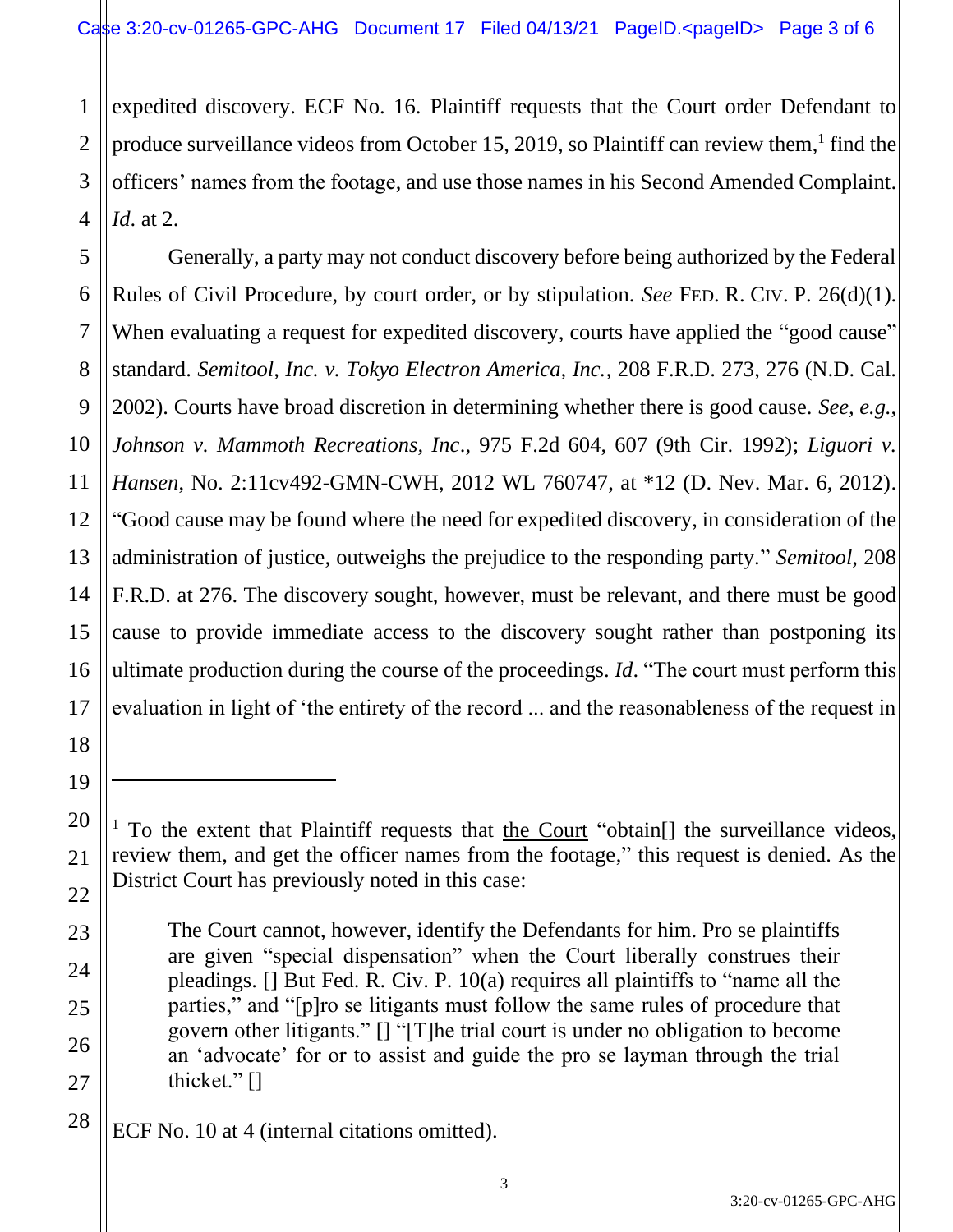1 2 3 4 5 6 7 8 9 10 11 12 13 14 15 16 17 light of all the surrounding circumstances.'" *Facebook v. Various, Inc.*, No. C-11-01805- SBA-DMR, 2011 WL 2437433, at \*2 (N.D. Cal. June 17, 2011) (quoting *Semitool*, 208 F.R.D. at 275). In determining whether good cause justifies expedited discovery, courts commonly consider factors including: "(1) whether a preliminary injunction is pending; (2) the breadth of the discovery requests; (3) the purpose for requesting the expedited discovery; (4) the burden on the defendants to comply with the requests; and (5) how far in advance of the typical discovery process the request was made." *Apple Inc. v. Samsung Elecs.*, 768 F. Supp. 2d 1040, 1044 (N.D. Cal. 2011) (citing *American LegalNet v. Davis*, 673 F. Supp. 2d 1063, 1067 (C.D. Cal. 2009)); *see cf*. *Columbia Ins. Co. v. Seescandy.com*, 185 F.R.D. 573, 578–80 (N.D. Cal. 1999) (to determine whether good cause exists to permit expedited discovery to identify John Doe defendants, considering whether the plaintiff (1) "identif[ies] the missing party with sufficient specificity such that the Court can determine that the defendant is a real person or entity who could be sued in federal court"; (2) "identif[ies] all previous steps taken to locate the elusive defendant" to ensure that plaintiff has made a good faith effort to identify the defendant; and (3) "establish[es] to the Court's satisfaction that plaintiff's suit against defendant could withstand a motion to dismiss.").

18 20 23 Here, Plaintiff has not demonstrated the administration of justice is outweighed by the prejudice to Defendant sufficient to permit expedited discovery. Of note, Plaintiff has not demonstrated that his suit could withstand a motion to dismiss. No preliminary injunction is pending, and Plaintiff is seeking discovery months before it would traditionally occur in a case. Plaintiff has also not shown that the information he seeks is relevant.<sup>2</sup> *Compare* ECF No. 16 (seeking surveillance footage from October 15, 2019) *with*

19

21

22

24

<sup>26</sup> 27 28  $2^2$  To the extent Plaintiff is seeking information relating to the underlying charge for which he is awaiting sentence, this is also not relevant to Plaintiff's instant case regarding alleged violations of his rights by officers at MCC. *See* ECF No. 16 at 3 ("the main issue here is by failing to turn over exculpatory evidence, [and] by proceeding [] against Plaintiff without probable cause").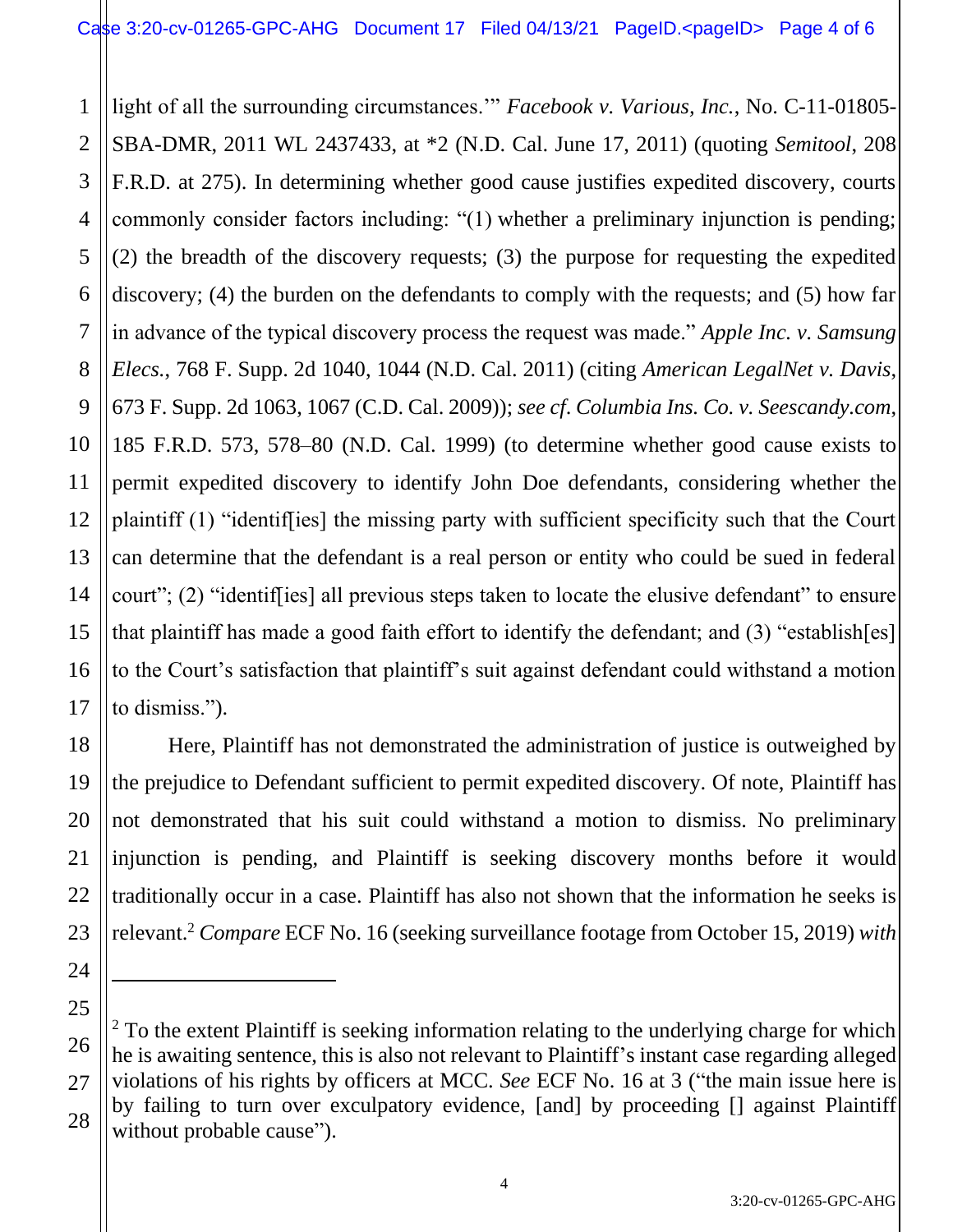1 2 3 4 5 6 7 8 9 10 11 ECF No. 4 at 5–6 (alleging that the incident occurred on October 14, 2019). Moreover, Plaintiff has not named any "Doe" defendants in his complaint. Plaintiff named MCC as the sole defendant, which the District Court also pointed out when it *sua sponte* dismissed Plaintiff's complaint. ECF No. 4 at 8 n.5 (explaining that "A plaintiff may refer to unknown defendants as Defendant John Doe 1, John Doe 2, John Doe 3, and so on, but he must allege specific facts showing how each particular doe defendant violated his rights") (internal quotation marks omitted); *see Willard v. Cal. Dep't of Corr. & Rehab.*, No. 14cv760-BAM, 2015 U.S. Dist. LEXIS 96335, at \*22–\*24 (E.D. Cal. July 23, 2015) (permitting incarcerated plaintiff to discover the names of the CDCR employees via subpoena for Does 11–20, certain employees who worked in plaintiff's housing unit on the date in question, after plaintiff's complaint survived a motion to dismiss).

12 13 16 19 20 23 In a civil rights action brought by a prisoner without the assistance of counsel, early discovery is available in certain additional circumstances. The Ninth Circuit permits discovery "'where the identity of the alleged defendant is not known prior to the filing of a complaint, the plaintiff should be given an opportunity through discovery to identify the unknown defendants, unless it is clear that discovery would not uncover the identities, or that the complaint would be dismissed on other grounds.'" *Wakefield v. Thompson*, 177 F.3d 1160, 1163 (9th Cir. 1999) (quoting *Gillespie v. Civiletti*, 629 F.2d 637, 642 (9th Cir. 1980)); *see also Coreno v. Hiles*, 09-cv-2504-LAB-POR, 2010 WL 2404395, at \*3 (S.D. Cal. June 14, 2010). Here, Plaintiff has not established that his yet-to-be-filed amended complaint would not be dismissed on other grounds.<sup>3</sup> Thus, since no operative amended complaint is on file, Plaintiff's request is premature. After amending the complaint, alleging specific facts showing how each particular Doe defendant violated Plaintiff's

14

15

17

18

21

22

24

<sup>26</sup> 27 28  $3$  The Court also questions whether the method of discovery Plaintiff seeks would uncover the identities of the defendants, as surveillance footage would not be as reliable at gathering names (e.g., from small name tags and depending on the camera angle), as employee check-in records from that date.